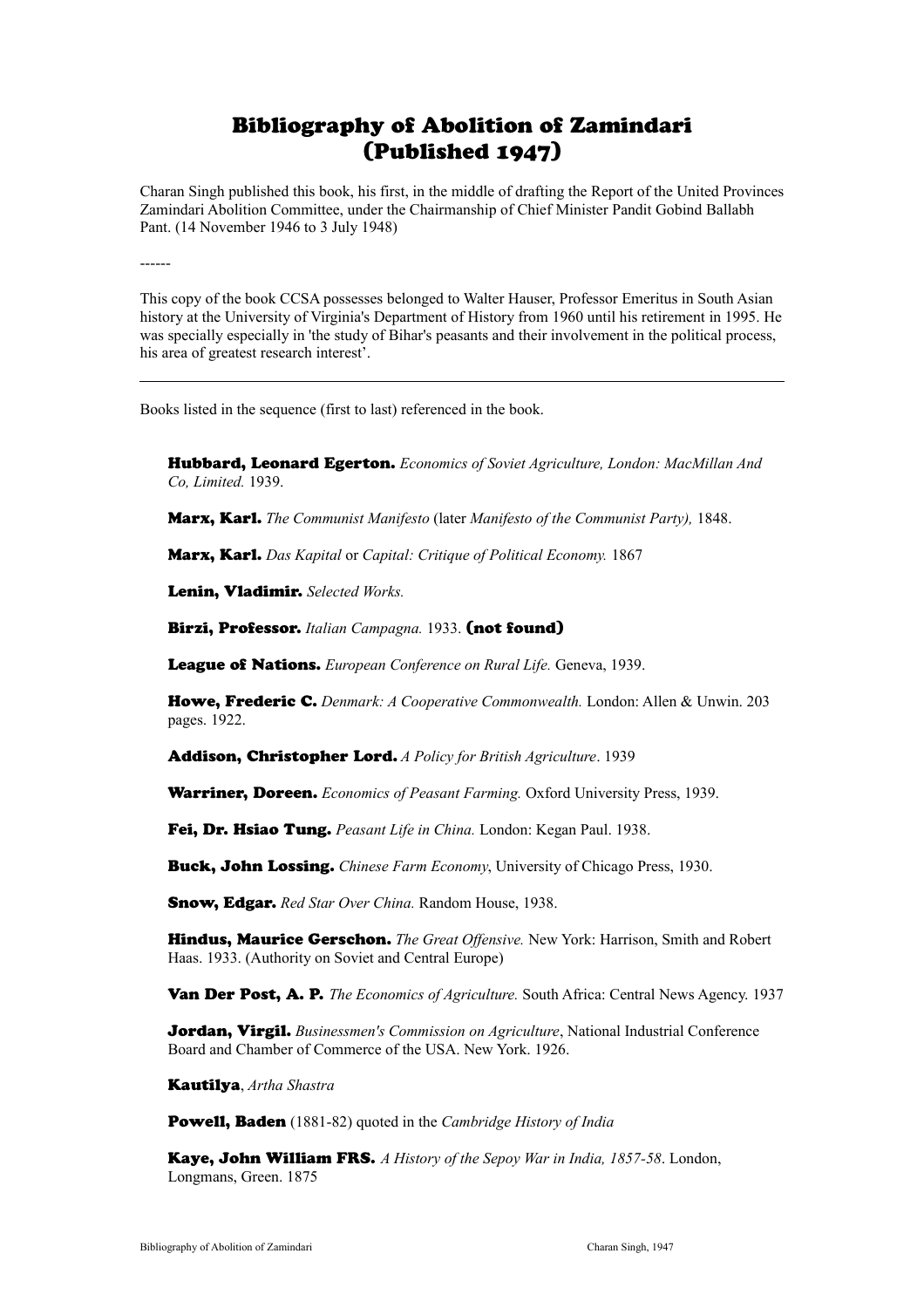Gangulee, N. T*he Indian Peasant.* London: Oxford University Press. 1933

Nanavati, Sir Manilal Balabhai and Anjaria, Jashwantrai Jajantilal. *The Indian Rural Problem*. Indian Society of Agricultural Economics. 1944.

Masani, Minocher Rustom 'Minoo'. *Socialism Reconsidered.* Bombay Padma Publications. 1944.

Mumford, Lewis. *Technics and Civilization.* Harcourt, Brace and Company. pp 495. 1934. ("American philosopher and historian of technology … It is the moral, economic, and political choices we make, not the machines we use, Mumford argues, that have produced a capitalist industrialized machine-oriented economy, whose imperfect fruits serve the majority so imperfectly.")

Mumford, Lewis. *The Culture of Cities*. New York: Harcourt, Brace and Company. 1938. ("Lewis Mumford's The Culture of Cities is a classic … was the first and remains the best book on the culture of cities' ….'Mumford advocated 'decentralization' and earned a reputation for hating large cities")

Strachey, John. *The Theory and Practice of Socialism.* London: Victor Gollancz. 1936. Pp. 488

Author not found. *The Land and the Peasant in Rumania.* 

Cole, G.D.H. *Practical Economics*. London: Pelican Books. 1937. (socialist, an English political theorist, economist, writer and historian)

Schuman, Frederick L. *Hitler and the Nazi Dictatorship*. New York: Alfred A. Knopf. pp 558. 1935. (was a historian, an American political scientist and international relations scholar.)

Burns, Dr. W. *Technological Possibilities of Agricultural Development in India. A Note.* Government Press, Lahore. 1943. Pp 127+

Dantwala, Prof. M L. *Gandhism Reconsidered.* Bombay: Padma Publication. 1944. (Leading Indian agricultural economist, 1909-198?).

Mukherjee, Dr. Radhakamal. *Food Planning for 400 Millions*. 1938 ("Radhakamal Mukerjee (1889-1968) … considered a pioneer in sociology in India. Lucknow University was a major centre of sociology and social anthropology. Under the scholarship of the triumvirate …. Lucknow soon emerged as a leading centre for social science studies and it remained so until the mid-1960s")

## Mukherjee, Dr. Radhakamal. *India Analyzed.* 1934.

Shridharani, Krishnalal. *The Mahatma and The World*. New York: Duell, Sloan and Pearce. 1946.

Narayan, Jayaprakash. *Why Socialism?* All India Socialist Party, 1936.

Katju, Kailash Nath. *My Life at The Indian Bar*. 1945

Government of India*. UP Agricultural Reorganization Committee*. 1939-41.

Government, British. *Agricultural Tribunal of Investigation*, 1923.